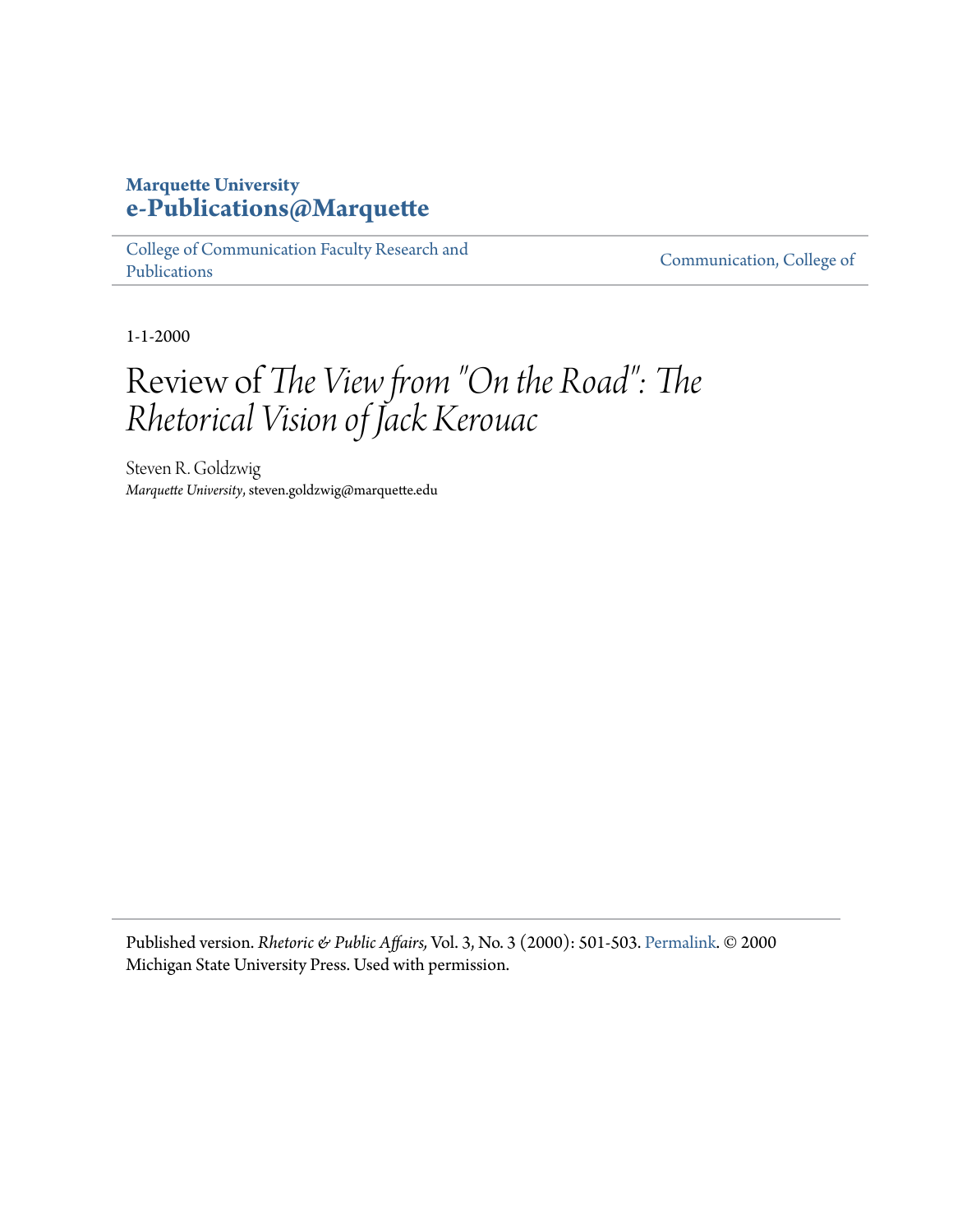The View from "On the Road": The Rhetorical Vision of Jack Kerouac. By Omar Swartz. Carbondale and Edwardsville: Southern Illinois University Press, 1999; pp. xi + 130. \$34.95.

In the preface to his new book The View from "On the Road," Omar Swartz writes that Jack Kerouac's On the Road, "is a rhetorical document with persuasive significance in helping people to restructure their lives." Therefore, "the study of Kerouac is the study of rhetorical transformations" (xi). A brief chapter summary helps outline the mainstays of his argument.

In Chapter 1, "Rhetorical Transformations," Swartz does an excellent job of defining "rhetoric" and of explicating the nature and function of a "rhetorical vision." Swartz locates On the Road as a representative anecdote for the Beat Generation. The author goes to some length to give an untutored reader necessary social and cultural background as a context for interpreting this movement. For example, Swartz explains that Kerouac coined the term "beat" to express a simultaneously raucous combination of the rhythm of experimental jazz, a feeling of marginalization, as in "beaten down," and a surprising touch of the Roman Catholic spirit of the beatitudes, which enables one to truly celebrate one's "blessings." Swartz's discussion of the roots of the term "beat" provides interesting socio-cultural reading.

In Chapter 2, "Kerouac in Context," Swartz provides useful background on Kerouac, who was influenced by other Beat Generation compatriots, including such notables as William Burroughs, Allan Ginsberg, and Lawrence Ferlinghetti, among others. Swartz provides an overview of the cultural milieu of the Beat Generation. He finds its ideological roots to be most conspicuous in On the Road. The book was premised on "the cult of high experience," which Swartz defines as "an attitude that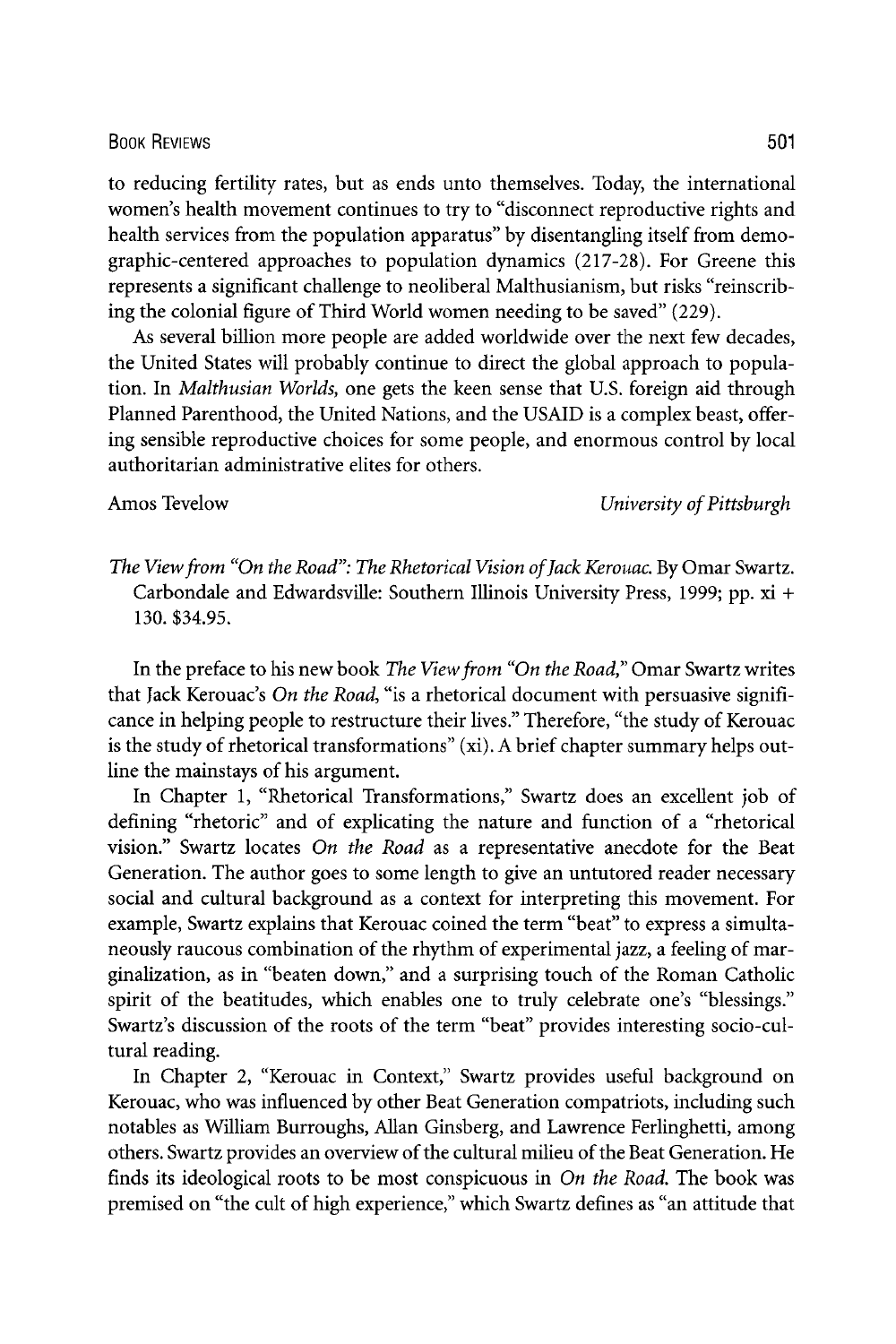fermented in the Beat Generation... involving the belief that experience rather than conformity was the natural condition of the healthy human being" ( 18). In sacralizing the body and the primacy of personal experience, representatives of this new idealism sought to combine modes of self-expression and independence as modalities for experiencing freedom. Life is transformed into a never-ending quest for "IT!"- a term that can be loosely translated as a Buddhist-inspired state of ecstatic triumph "signifying] the indescribable moment of perfect understanding when the sensating individual and the sting of time blend indistinguishably" into an "existential moment," where devotees experience the "oneness and unity of creation" (20).

In Chapter 3, "Kerouac's Rhetorical Situation," Swartz outlines Kerouac's contribution to the culture of the 1960s. Swartz then turns to a critique of Norman Podhoretz and George Will to mine 30 years of cultural warfare attached to Kerouac's writings. Swartz describes an article by Podhoretz on Kerouac that appeared in 1958 as "absurd" and "sensationalist." Podhoretz labels Kerouac "dangerous" because of his untraditional views that subvert authority. Some 30 years later, George Will dismisses Kerouac in a broadside decrying the attempt to honor Kerouac by dedicating a park in his name in Lowell, Massachusetts. Will chides the proponents of such action as an example of America's penchant for mounting useless campaigns in support of "recycled radicalisms." In describing Kerouac's marginalized "rhetorical situation," then, Swartz is concerned with the place of art as ideological warfare. As Swartz suggests, "art, in principle, is never innocuous" (41). The comparisons in this chapter are interesting and effective.

In Chapter 4, "Fantasy, Rhetorical Vision, and the Critical Act," Swartz goes to great lengths to describe and defend his critical methodology. His critical apparatus relies on an application of Bormann's fantasy theme analysis. Swartz reiterates the well-known charges against fantasy theme analysis, discusses its chief critics, and presents a convincing rationale for the development of his critical approach.

Chapters 5,6, and 7 specify each of the three major "rhetorical visions" that comprise Swartz's reading of formal and substantive elements of On the Road. Chapter 5, "The Vision of Social Deviance," explores Kerouac's rejection of the conformity he found in contemporary popular culture. Kerouac's agitative strategies are well documented. Chapter 6, "The Vision of Sexuality," explores Kerouac's uninhibited "celebration of the libido" (76). Swartz argues that while Kerouac's vision in this instance displays "extreme social and moral irresponsibility" (79), it is redeemed by the representation of "an important and artistic social force that helped shock this nation into recognition that it had long denied a powerful human desire that demanded attention" (80). In Chapter 7, "Dean as Vision," Swartz argues that Dean Moriarty, Kerouac's chief protagonist in On the Road, signifies a new ideology which, among other things, offers a vision that "symbolically slaps the face of traditional America" (86) and provides a site for "resistance to a Eurocentric corporate consciousness" (87).